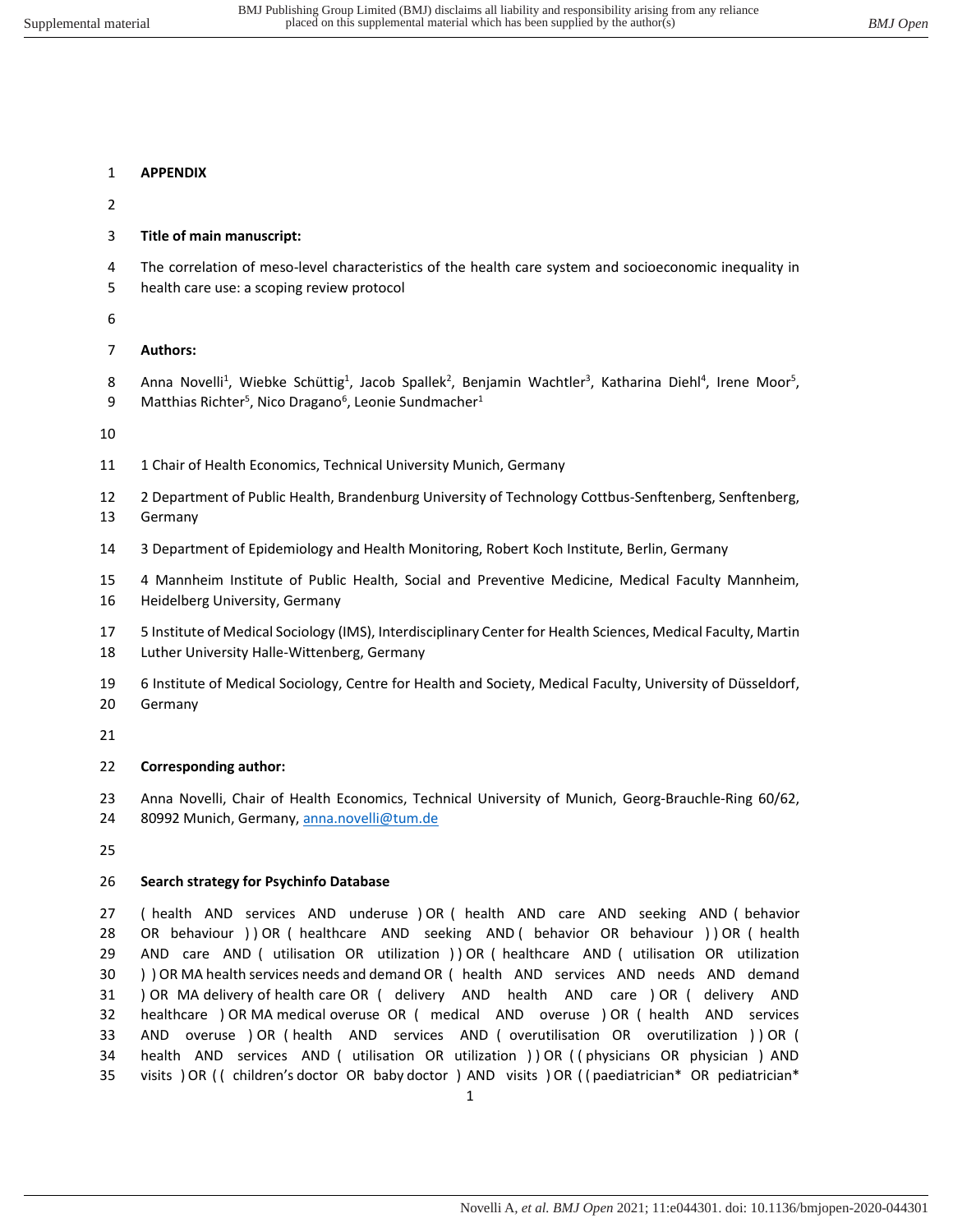) AND visits ) OR MA referral and consultation OR ( referral\* AND consultation\* ) OR consultation\* ) AND ( ( region\* OR neighbourhood OR neighborhood OR geograph\* OR local OR spatial OR borough ) AND ( MA health services accessibility OR ( health AND services AND accessibility ) OR ( access AND health AND care ) OR ( access AND healthcare ) OR ( availability AND health AND services ) OR (travel AND (time OR times ) ) OR (travel AND distance ) OR ( waiting AND ( OR time OR times ) ) OR ( ( MA hospitals OR hospitals OR hospital ) AND ( MA beds OR beds ) ) OR ( ( physicians OR physician ) AND density ) OR ( ( pediatricians OR pediatrician OR paediatricians OR paediatrician ) AND density ) OR ( ( general practitioners OR ( general AND practitioners ) OR ( general AND practitioner ) ) AND density ) OR ( supply AND health AND care ) OR ( supply AND healthcare ) OR ( office AND hours ) OR ( consultation AND hours ) ) ) AND ( ( economic AND level ) OR ( assets AND index ) OR SEP OR MA health status disparities OR ( health AND status AND disparities ) OR ( health AND status AND disparity ) OR MA health equity OR ( health AND equity ) OR MA social determinants of health OR ( social AND determinants AND health ) OR MA healthcare disparities OR ( healthcare AND disparities ) OR ( health AND care AND disparities ) OR ( health AND care AND inequalities ) OR ( healthcare AND inequalities ) OR ( health AND care AND inequality ) OR ( healthcare AND inequality ) OR ( healthcare AND disparity ) OR ( health AND care AND disparity ) OR ( socioeconomic AND position ) OR MA socioeconomic factors OR ( socioeconomic AND factors ) OR MA social class OR ( social AND class ) OR ( socioeconomic AND status ) OR ( social AND gradient ) OR inequity OR inequality OR gap OR MA poverty OR poverty OR deprivation OR education OR MA educational status OR ( educational AND status ) OR MA education OR MA income OR income OR schooling OR ( family AND (MA income OR income ) ) )

Limiters: Publication Year: 2000-2020; Language: English, German; Population Group: Human

Search modes: Boolean/Phrase

#### **Search strategy for Web of Science Database**

 (TS=(((((((((((((((((((((health) AND (services)) AND (underuse)) OR ((((health) AND (care)) AND (seeking)) AND ((behavior) OR (behaviour)))) OR (((healthcare) AND (seeking)) AND ((behavior) OR (behaviour)))) OR (((health) AND (care)) AND ((utilisation) OR (utilization)))) OR ((healthcare) AND ((utilisation) OR (utilization)))) OR ((((health) AND (services)) AND (needs)) AND (demand))) OR (((delivery) AND (health)) AND (care))) OR ((delivery) AND (healthcare))) OR ((medical) AND (overuse))) OR (((health) AND (services)) AND (overuse))) OR (((health) AND (services)) AND ((overutilization) OR (overutilization)))) OR (((health) AND (services)) AND ((utilisation) OR (utilization)))) OR (((physicians) OR (physician)) AND (visits))) OR ((((children) (s) (doctor)) OR ((baby) (doctor))) AND (visits))) OR (((paediatrician\*) OR (pediatrician\*)) AND (visits))) OR ((referral\*) AND (consultation\*))) OR (consultation\*)) AND ((((((((region\*) OR (neighbourhood)) OR (neighborhood)) OR (geograph\*)) OR (local)) OR (spatial)) OR (borough)) AND (((((((((((((((((health) AND (services)) AND (accessibility)) OR (((access) AND (health)) AND (care))) OR ((access) AND (healthcare))) OR (((availability) AND (health)) AND (services))) OR ((travel) AND ((time) OR (times)))) OR ((travel) AND (distance))) OR ((waiting) AND ((time) OR (times)))) OR (((hospitals) OR (hospital)) AND (beds))) OR (((physicians) OR (physician)) AND (density))) OR (((((pediatricians) OR (pediatrician)) OR (paediatricians)) OR (paediatrician)) AND (density))) OR (((((general) (practitioners)) OR ((general) AND (practitioners))) OR ((general) AND (practitioner))) AND (density))) OR (((supply) AND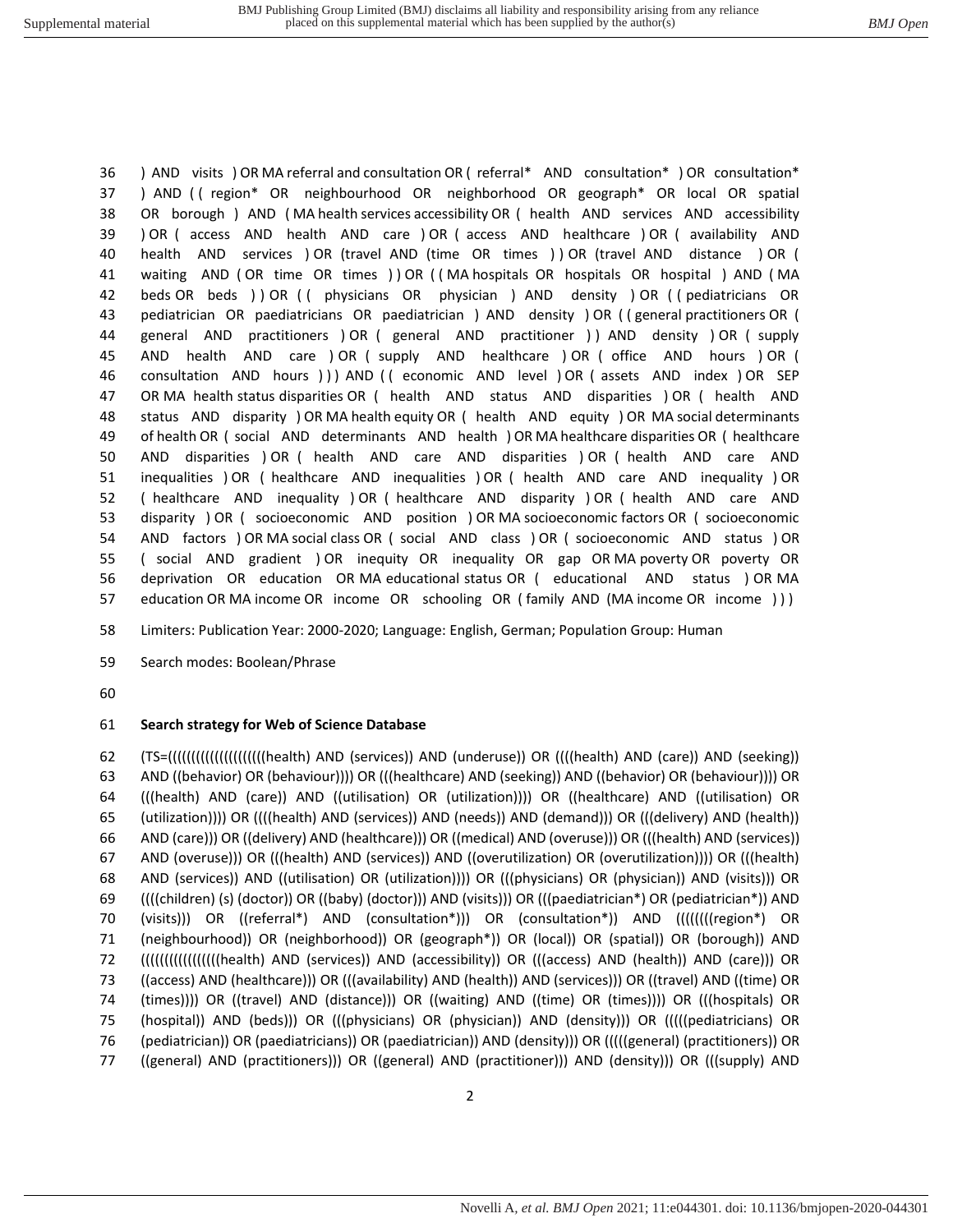(health)) AND (care))) OR ((supply) AND (healthcare))) OR ((office) AND (hours))) OR ((consultation) AND (hours))))) AND (((((((((((((((((((((((((((((((economic) AND (level)) OR ((assets) AND (index))) OR (SEP)) OR (((health) AND (status)) AND (disparities))) OR (((health) AND (status)) AND (disparity))) OR ((health) AND 81 (equity))) OR (((social) AND (determinants)) AND (health))) OR ((healthcare) AND (disparities))) OR (((health) AND (care)) AND (disparities))) OR (((health) AND (care)) AND (inequalities))) OR ((healthcare) 83 AND (inequalities))) OR (((health) AND (care)) AND (inequality))) OR ((healthcare) AND (inequality))) OR ((healthcare) AND (disparity))) OR (((health) AND (care)) AND (disparity))) OR ((socioeconomic) AND (position))) OR ((socioeconomic) AND (factors))) OR ((social) AND (class))) OR ((socioeconomic) AND (status))) OR ((social) AND (gradient))) OR (inequity)) OR (inequality)) OR (gap)) OR (poverty)) OR (deprivation)) OR (education)) OR ((educational) AND (status))) OR (income)) OR (schooling)) OR ((family) AND (income))))) AND (LA=((English) OR (German)))

Indexes=SCI-EXPANDED, SSCI, A&HCI, ESCI Timespan=2000-2020

# **Search strategy for PubMed Database:**

92 (("health"[Title/Abstract] AND "services"[Title/Abstract] AND "underuse"[Title/Abstract]) OR ("health"[Title/Abstract] AND "care"[Title/Abstract] AND "seeking"[Title/Abstract] AND ("behavior"[Title/Abstract] OR "behaviour"[Title/Abstract])) OR ("healthcare"[Title/Abstract] AND "seeking"[Title/Abstract] AND ("behavior"[Title/Abstract] OR "behaviour"[Title/Abstract])) OR ("health"[Title/Abstract] AND "care"[Title/Abstract] AND ("utilisation"[Title/Abstract] OR "utilization"[Title/Abstract])) OR ("healthcare"[Title/Abstract] AND ("utilisation"[Title/Abstract] OR "utilization"[Title/Abstract])) OR "health services needs and demand"[MeSH Terms] OR ("health"[Title/Abstract] AND "services"[Title/Abstract] AND "needs"[Title/Abstract] AND "demand"[Title/Abstract]) OR "delivery of health care"[MeSH Terms] OR ("delivery"[Title/Abstract] AND "health"[Title/Abstract] AND "care"[Title/Abstract]) OR ("delivery"[Title/Abstract] AND "healthcare"[Title/Abstract]) OR "medical overuse"[MeSH Terms] OR ("medical"[Title/Abstract] AND "overuse"[Title/Abstract]) OR ("health"[Title/Abstract] AND "services"[Title/Abstract] AND "overuse"[Title/Abstract]) OR ("health"[Title/Abstract] AND "services"[Title/Abstract] AND ("overutilisation"[Title/Abstract] OR "overutilization"[Title/Abstract])) OR ("health"[Title/Abstract] AND "services"[Title/Abstract] AND ("utilisation"[Title/Abstract] OR "utilization"[Title/Abstract])) OR (("physicians"[MeSH Terms] OR "physicians"[Title/Abstract] OR "physician"[Title/Abstract]) AND "visits"[Title/Abstract]) OR ("children's doctor"[Title/Abstract] AND "visits"[Title/Abstract]) OR (("pediatricians"[MeSH Terms] OR "paediatrician\*"[Title/Abstract] OR "pediatrician\*"[Title/Abstract]) AND "visits"[Title/Abstract]) OR "referral and consultation"[MeSH Terms] OR ("referral\*"[Title/Abstract] AND "consultation\*"[Title/Abstract]) OR "consultation\*"[Title/Abstract]) AND (("region\*"[Title/Abstract] OR "neighbourhood"[Title/Abstract] OR "neighborhood"[Title/Abstract] OR "geograph\*"[Title/Abstract] OR "local"[Title/Abstract] OR "spatial"[Title/Abstract] OR "borough"[Title/Abstract]) AND ("health services accessibility"[MeSH Terms] OR ("health"[Title/Abstract] AND "services"[Title/Abstract] AND "accessibility"[Title/Abstract]) OR ("access"[Title/Abstract] AND "health"[Title/Abstract] AND "care"[Title/Abstract]) OR ("access"[Title/Abstract] AND "healthcare"[Title/Abstract]) OR ("availability"[Title/Abstract] AND "health"[Title/Abstract] AND "services"[Title/Abstract]) OR (("travel"[MeSH Terms] OR "travel"[Title/Abstract]) AND ("time"[MeSH Terms] OR "time"[Title/Abstract] OR "times"[Title/Abstract])) OR (("travel"[MeSH Terms] OR "travel"[Title/Abstract]) AND "distance"[Title/Abstract]) OR ("waiting"[Title/Abstract] AND ("time"[MeSH Terms] OR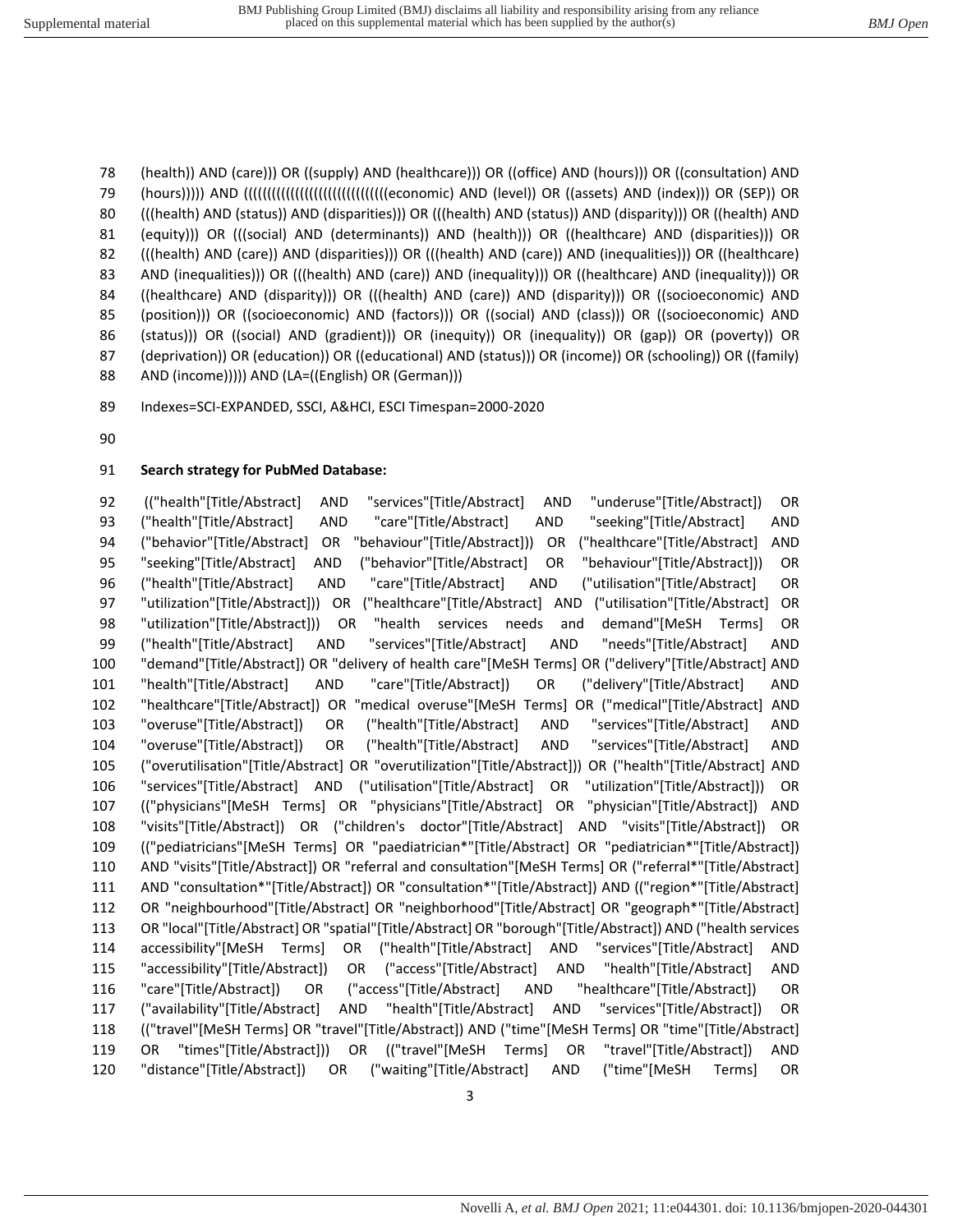"time"[Title/Abstract] OR "times"[Title/Abstract])) OR (("hospitals"[MeSH Terms] OR "hospitals"[Title/Abstract] OR "hospital"[Title/Abstract]) AND ("beds"[MeSH Terms] OR "beds"[Title/Abstract])) OR (("physicians"[MeSH Terms] OR "physicians"[Title/Abstract] OR "physician"[Title/Abstract]) AND "density"[Title/Abstract]) OR (("pediatricians"[MeSH Terms] OR "pediatricians"[Title/Abstract] OR "pediatrician"[Title/Abstract] OR "paediatricians"[Title/Abstract] OR "paediatrician"[Title/Abstract]) AND "density"[Title/Abstract]) OR (("general practitioners"[MeSH Terms] OR ("general"[Title/Abstract] AND "practitioners"[Title/Abstract]) OR ("general"[Title/Abstract] AND "practitioner"[Title/Abstract])) AND "density"[Title/Abstract]) OR ("supply"[Title/Abstract] AND "health"[Title/Abstract] AND "care"[Title/Abstract]) OR ("supply"[Title/Abstract] AND "healthcare"[Title/Abstract]) OR ("office"[Title/Abstract] AND "hours"[Title/Abstract]) OR ("consultation"[Title/Abstract] AND "hours"[Title/Abstract]))) AND (("economic"[Title/Abstract] AND "level"[Title/Abstract]) OR ("assets"[Title/Abstract] AND "index"[Title/Abstract]) OR "SEP"[Title/Abstract] OR "health status disparities"[MeSH Terms] OR ("health"[Title/Abstract] AND "status"[Title/Abstract] AND "disparities"[Title/Abstract]) OR ("health"[Title/Abstract] AND "status"[Title/Abstract] AND "disparity"[Title/Abstract]) OR "health equity"[MeSH Terms] OR ("health"[Title/Abstract] AND "equity"[Title/Abstract]) OR "social determinants of health"[MeSH Terms] OR ("social"[Title/Abstract] AND "determinants"[Title/Abstract] AND "health"[Title/Abstract]) OR "healthcare disparities"[MeSH Terms] OR ("healthcare"[Title/Abstract] AND "disparities"[Title/Abstract]) OR ("health"[Title/Abstract] AND "care"[Title/Abstract] AND "disparities"[Title/Abstract]) OR ("health"[Title/Abstract] AND "care"[Title/Abstract] AND "inequalities"[Title/Abstract]) OR ("healthcare"[Title/Abstract] AND "inequalities"[Title/Abstract]) OR ("health"[Title/Abstract] AND "care"[Title/Abstract] AND "inequality"[Title/Abstract]) OR ("healthcare"[Title/Abstract] AND "inequality"[Title/Abstract]) OR ("healthcare"[Title/Abstract] AND "disparity"[Title/Abstract]) OR ("health"[Title/Abstract] AND "care"[Title/Abstract] AND "disparity"[Title/Abstract]) OR ("socioeconomic"[Title/Abstract] AND "position"[Title/Abstract]) OR "socioeconomic factors"[MeSH Terms] OR ("socioeconomic"[Title/Abstract] AND "factors"[Title/Abstract]) OR "social class"[MeSH Terms] OR ("social"[Title/Abstract] AND "class"[Title/Abstract]) OR ("socioeconomic"[Title/Abstract] AND "status"[Title/Abstract]) OR ("social"[Title/Abstract] AND "gradient"[Title/Abstract]) OR "inequity"[Title/Abstract] OR "inequality"[Title/Abstract] OR "gap"[Title/Abstract] OR "poverty"[MeSH Terms] OR "poverty"[Title/Abstract] OR "deprivation"[Title/Abstract] OR "education"[Title/Abstract] OR "educational status"[MeSH Terms] OR ("educational"[Title/Abstract] AND "status"[Title/Abstract]) OR "education"[MeSH Terms] OR "income"[MeSH Terms] OR "income"[Title/Abstract] OR "schooling"[Title/Abstract] OR (("family"[MeSH Terms] OR "family"[Title/Abstract]) AND ("income"[MeSH Terms] OR "income"[Title/Abstract]))) AND ("2000/01/01"[PDAT] : "2020/03/31"[PDAT]) AND (English[lang] OR German[lang]) AND "humans"[MeSH Terms]

#### **Search strategy for Scopus Database**

 TITLE-ABS-KEY ( ( ( health AND services AND underuse ) OR ( health AND care AND seeking AND ( behavior OR behaviour ) ) OR ( healthcare AND seeking AND ( behavior OR behaviour ) ) OR ( health AND care AND ( utilisation OR utilization ) ) OR ( healthcare AND ( utilisation OR utilization ) ) OR ( health AND services AND needs AND demand ) OR ( delivery AND health AND care ) OR ( delivery AND healthcare ) OR ( medical AND overuse ) OR ( health AND services AND overuse ) OR ( health AND services AND ( overutilisation OR overutilization ) ) OR ( health AND services AND ( utilisation